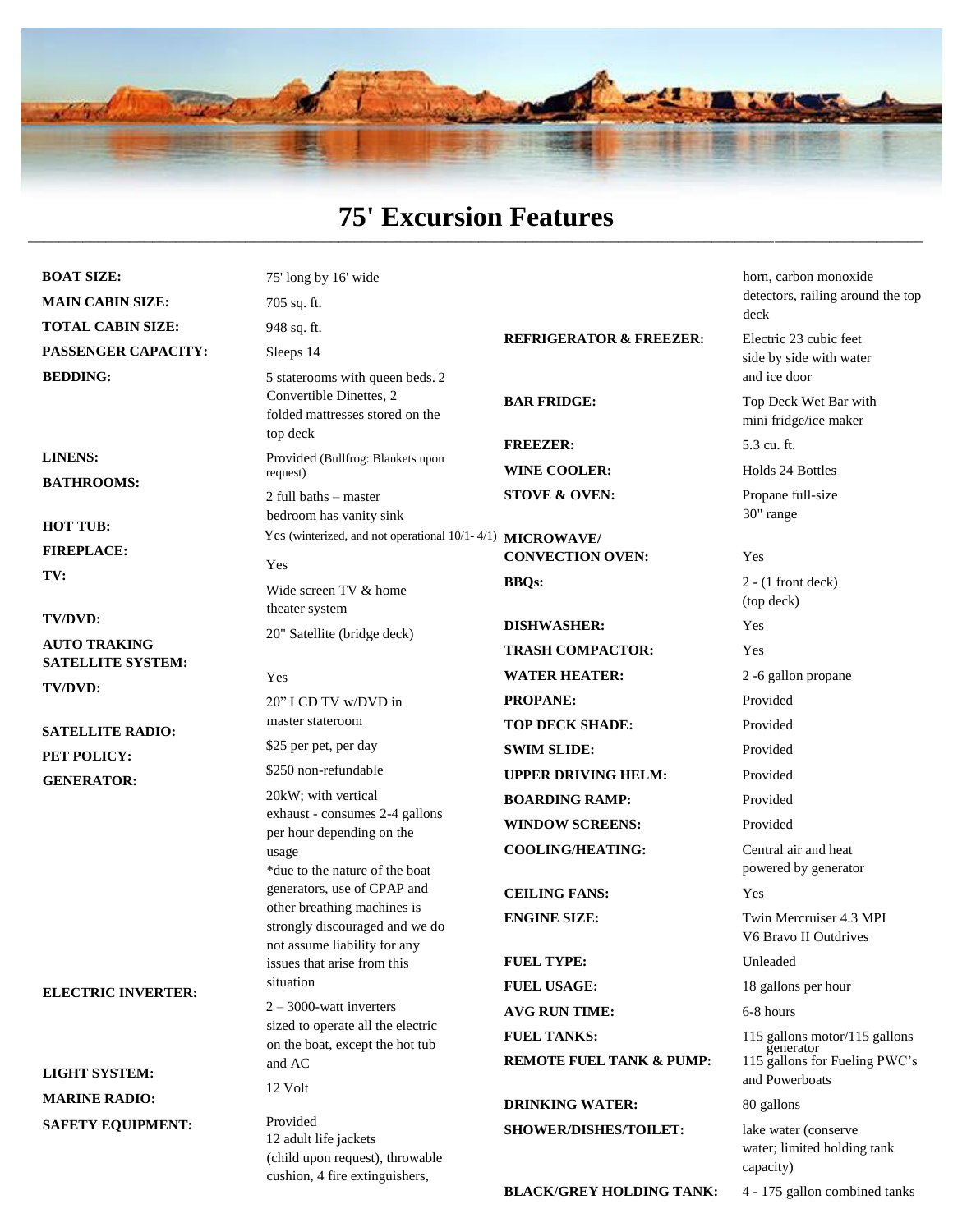### KITCHEN INVENTORY

| $\mathbf{1}$   | <b>Electric Coffee Maker</b>  | 6                                                                                               | <b>Coffee Filters</b>                        |
|----------------|-------------------------------|-------------------------------------------------------------------------------------------------|----------------------------------------------|
|                | Electric Coffee Grinder       | 4                                                                                               | Potholders                                   |
| 1              | Electric Can Opener           | 6                                                                                               | 45 Gallon Trash Bags                         |
| 1              | Blender                       | 10                                                                                              | 33 Gallon Trash Bags                         |
| 1              | Toaster                       | 1                                                                                               | <b>Box of Matches</b>                        |
| 12             | LP Tumblers                   | 1                                                                                               | Paper Towel Roll                             |
| 12             | LP Coffee Mugs                | $\overline{4}$                                                                                  | Disposable Dish Cloths                       |
| 12             | <b>Dinner Plates</b>          | $\mathbf{1}$                                                                                    | <b>Scrub Sponges</b>                         |
| 12             | Soup Bowls                    | $\mathbf{1}$                                                                                    | Bottle of Dish Soap                          |
| 12             | <b>Dinner Forks</b>           | 1                                                                                               | Dish Drying Rack                             |
| 12             | <b>Salad Forks</b>            | 1                                                                                               | <b>Bottle of Disinfectant Cleaner</b>        |
| 12             | Spoons                        | $\overline{2}$                                                                                  | <b>Ash Trays</b>                             |
| 12             | Soup Spoons                   | $\overline{2}$                                                                                  | <b>Sink Stoppers</b>                         |
| 12             | <b>Butter Knives</b>          | $\mathbf{2}$                                                                                    | <b>Bottles Holding Tank Treatment</b>        |
| 1              | 8 qt. Stock Pot               | 1                                                                                               | Mouse Trap Kit**                             |
| 1              | 5.5 qt. Sauté Pan             | 1                                                                                               | <b>Fly Swatter</b>                           |
| 2              | 10" Skillets                  | 1                                                                                               | <b>Pump Out Fitting</b>                      |
| 1              | 3 qt. Saucepan                | 7                                                                                               | Dishwasher Detergent tabs                    |
| 1              | 1.5 qt. Saucepan              | **Mouse Trap Kit contains: 2 traps, 2 sets disposable gloves,<br>2 Ziploc bags (for disposal)** |                                              |
| 1              | Colander                      |                                                                                                 |                                              |
| 1              | Pancake Griddle               |                                                                                                 |                                              |
| 1              | Oven Griddle                  |                                                                                                 |                                              |
| 1              | Cake Pan $(9x13)$             |                                                                                                 | <b>BATHROOM INVENTORY (EACH BATHROOM)</b>    |
| 1              | Mixing Bowl Set (sm, med, lg) | 1                                                                                               | <b>Toilet Brush</b>                          |
| 1              | <b>Cutting Board</b>          | 1                                                                                               | Plunger                                      |
| 1              | Knife Block                   | 1                                                                                               | <b>Trash Can</b>                             |
| 2              | Spatulas                      | 6                                                                                               | <b>Trash Can Liners</b>                      |
| $\overline{2}$ | <b>Serving Spoons</b>         | $\overline{4}$                                                                                  | <b>Sanitary Bags</b>                         |
| 1              | <b>Slotted Spoon</b>          | 6                                                                                               | <b>Toilet Paper Rolls</b>                    |
| 1              | Ladle                         | 1                                                                                               | <b>Shower Mounted Soap Dispenser</b>         |
|                | Pasta Spoon                   | $\mathbf{1}$                                                                                    | <b>Sink Mounted Soap Dispenser</b>           |
|                | Grater                        |                                                                                                 |                                              |
|                | Whisk                         | <b>LINENS INVENTORY</b>                                                                         |                                              |
|                | Potato Masher                 | 12                                                                                              | <b>Bath Towels</b>                           |
|                | Peeler                        | 12                                                                                              | <b>Hand Towels</b>                           |
|                | <b>Ice Pick</b>               | 12                                                                                              | <b>Wash Cloths</b>                           |
|                | Wine Opener                   | $\overline{4}$                                                                                  | <b>Bathmats</b>                              |
|                | Manual Can Opener             | 12                                                                                              | Blankets (Bullfrog - available upon request) |
|                | <b>Measuring Cup Set</b>      | 24                                                                                              | <b>Sheets</b>                                |
| 1              | <b>Measuring Spoon Set</b>    | 12                                                                                              | Pillows with Cases                           |
| 1              | 2 qt. Pitcher                 |                                                                                                 |                                              |
|                |                               |                                                                                                 |                                              |

- 2 Percolators
- 2 Ice Trays
- 1 Grill Utensil Set (Spatula, Fork, Tongs)

#### \*\*SUBJECT TO CHANGE\*\*